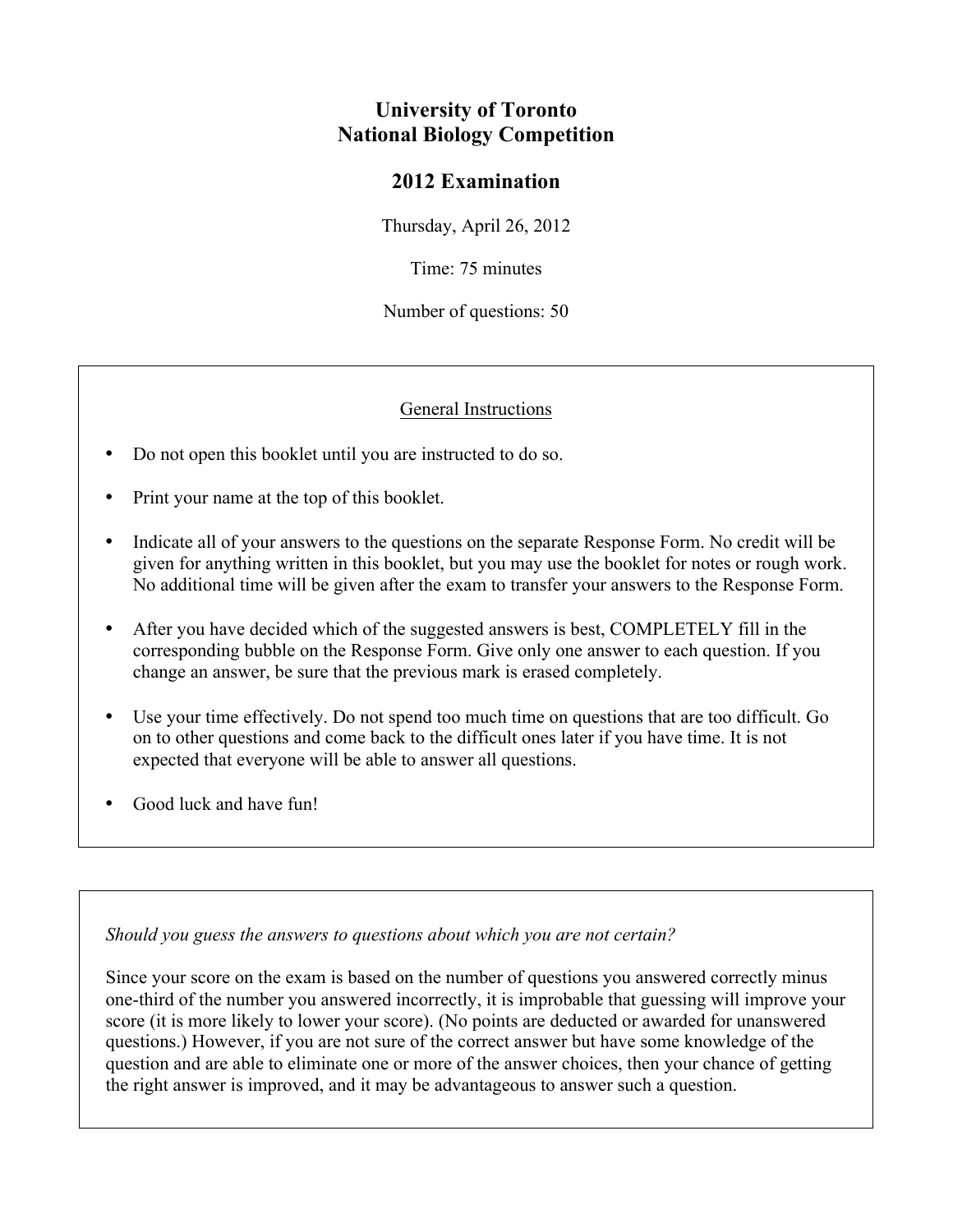- 1. Which tissue types are produced by the vascular cambium in plants?
	- a. Epidermis and stomata cells
	- b. Xylem and parenchyma
	- c. Xylem and phloem
	- d. Parenchyma and phloem
	- e. Epidermis and parenchyma
- 2. Which of the following factors most strongly determines an atom's potential to interact with other atoms?
	- a. The number of valence electrons in the atom.
	- b. The number of energy levels in the atom.
	- c. The degree of external stimuli.
	- d. The atom's atomic mass.
	- e. The atom's atomic number.
- 3. The figure, at right, is a hypothesis of the evolutionary relationships of a genus of frogs with eight species (A to H) found on three continents. Which statement is **CORRECT**?
	- a. Species B and C evolved from species A.
	- b. The genus most likely originated in Asia.
	- c. Species A is the youngest taxon.
	- d. Species A is more closely related to Species B and C than to Species D, E, F, G, and H.
	- e. Species D, E, F, G, and H share a most recent common ancestor.



- 4. You accidentally cut yourself with a knife. You start to bleed and after some time the bleeding has not stopped. What is the most likely explanation for this?
	- a. Your blood plasma contains a low concentration of globulins.
	- b. Your blood has a deficiency in red blood cells.
	- c. Your blood pH is lower than normal.
	- d. Your blood contains more agranulocytes than granulocytes.
	- e. Your blood has a low concentration of fibrinogen.
- 5. An ecologist measured the dynamics of a population of Blue Jays in a southern Ontario woodlot for several years. During her research she observed that as population size increased, the number of eggs laid by each female decreased. Based on this observation, which statement is most likely to be **CORRECT**?
	- a. Survivorship is density-independent.
	- b. Fecundity is density-dependent.
	- c. The population has an opportunistic life history.
	- d. The population is not governed by a carrying capacity.
	- e. The population size is determined by weather, and not competition.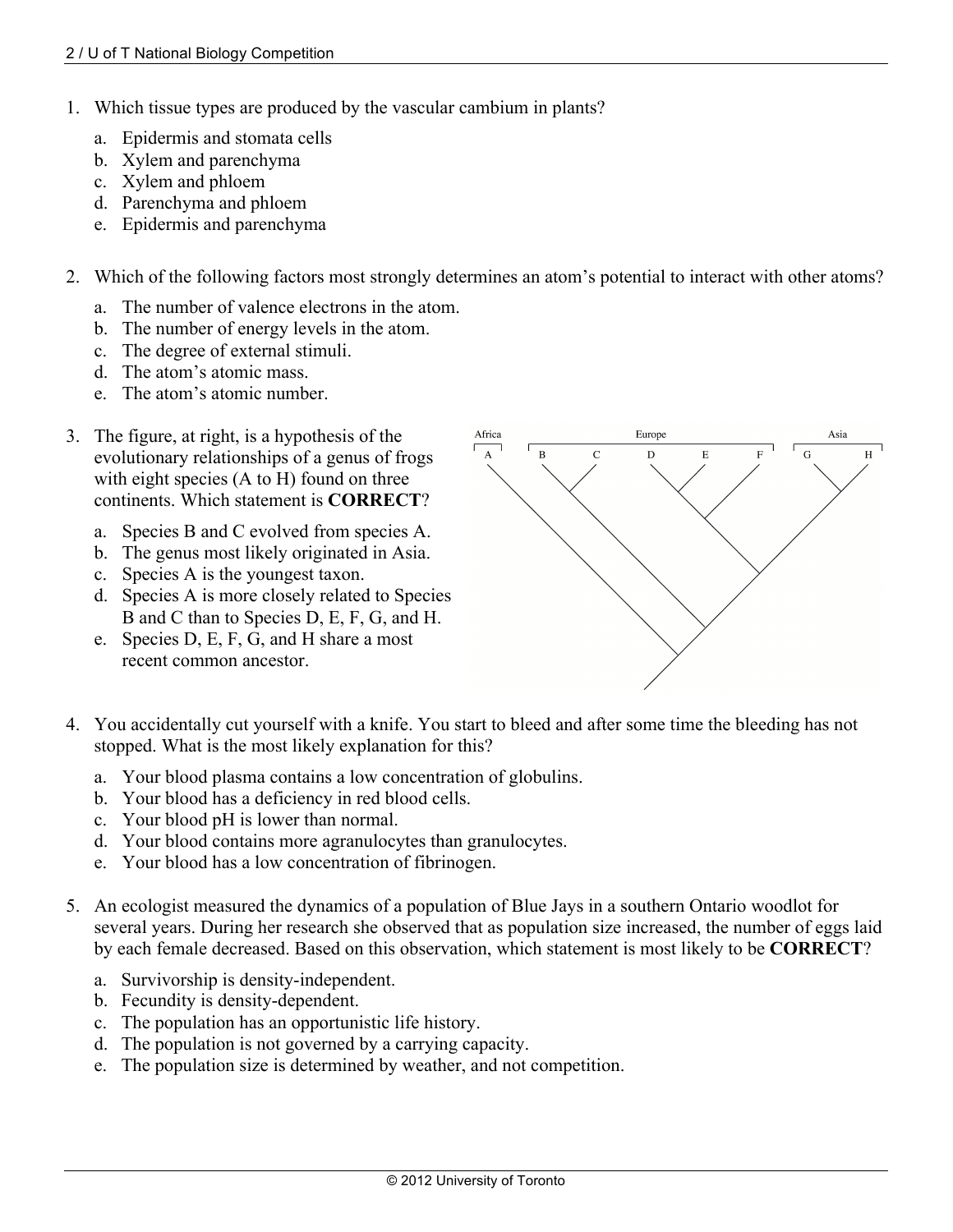- 6. A plant is able to photosynthesize normally but has difficulty transporting the products of photosynthesis to other parts of the plant. What is the most likely explanation?
	- a. The parenchyma cells are undifferentiated.
	- b. Collenchyma cells have not reached functional maturity.
	- c. Interference of translocation in sieve-tube elements.
	- d. Negative pressure due to transpiration.
	- e. Flaccid guard cells leading to closed stomata.
- 7. Which statement about cellular respiration is **CORRECT**?
	- a. Glycolysis takes place inside the mitochondria.
	- b. Glucose is reduced to pyruvate.
	- c. NAD+ is an electron donor.
	- d. Water is the final electron acceptor in the electron transport chain.
	- e. Most of the ATP produced is from oxidative phosphorylation.
- 8. Oxidation of RuBP triggers photorespiration, which consumes energy and releases  $CO<sub>2</sub>$ . What process exists in CAM plants (which often grow in hot and dry climates) that prevents the oxidation of RuBP?
	- a. The fixation of  $CO<sub>2</sub>$  in the Calvin cycle.
	- b. Anaerobic cellular respiration.
	- c. The production of a four-carbon intermediate by PEP carboxylase.
	- d. The sequestering of  $CO<sub>2</sub>$  into cells where the Calvin cycle does not take place.
	- e. Pumping of hydrogen ions across the thylakoid membrane.
- 9. Cystic fibrosis is an autosomal recessive disease that interferes with the transport of ions between cells and the extracellular matrix. The disease is usually lethal and most sufferers die at a young age. A child is diagnosed with the disease, but his parents are completely healthy. Which statement is **CORRECT**?
	- a. One parent is homozygous for the cystic fibrosis regulator gene.
	- b. Future offspring of the parents have a 25% chance of having the disease.
	- c. Only one parent of the child is a carrier of the cystic fibrosis regulator gene.
	- d. The child is heterozygous for the cystic fibrosis regulator gene.
	- e. Sons have a higher chance of inheriting the disease (compared to daughters).
- 10. Which of the following correctly lists substances from least permeable to most permeable across a lipid bilayer?
	- a. Glycerol, potassium ions, glucose, water, oxygen
	- b. Potassium ions, glycerol, glucose, oxygen, water
	- c. Oxygen, glycerol, potassium ions, glucose, water
	- d. Potassium ions, glucose, glycerol, water, oxygen
	- e. Glucose, glycerol, water, oxygen, potassium ions
- 11. Which of the following would most likely influence the evolution of a population during a severe bottleneck?
	- a. Genetic drift
	- b. Natural selection
	- c. Sexual selection
	- d. Non-random mating
	- e. Mutation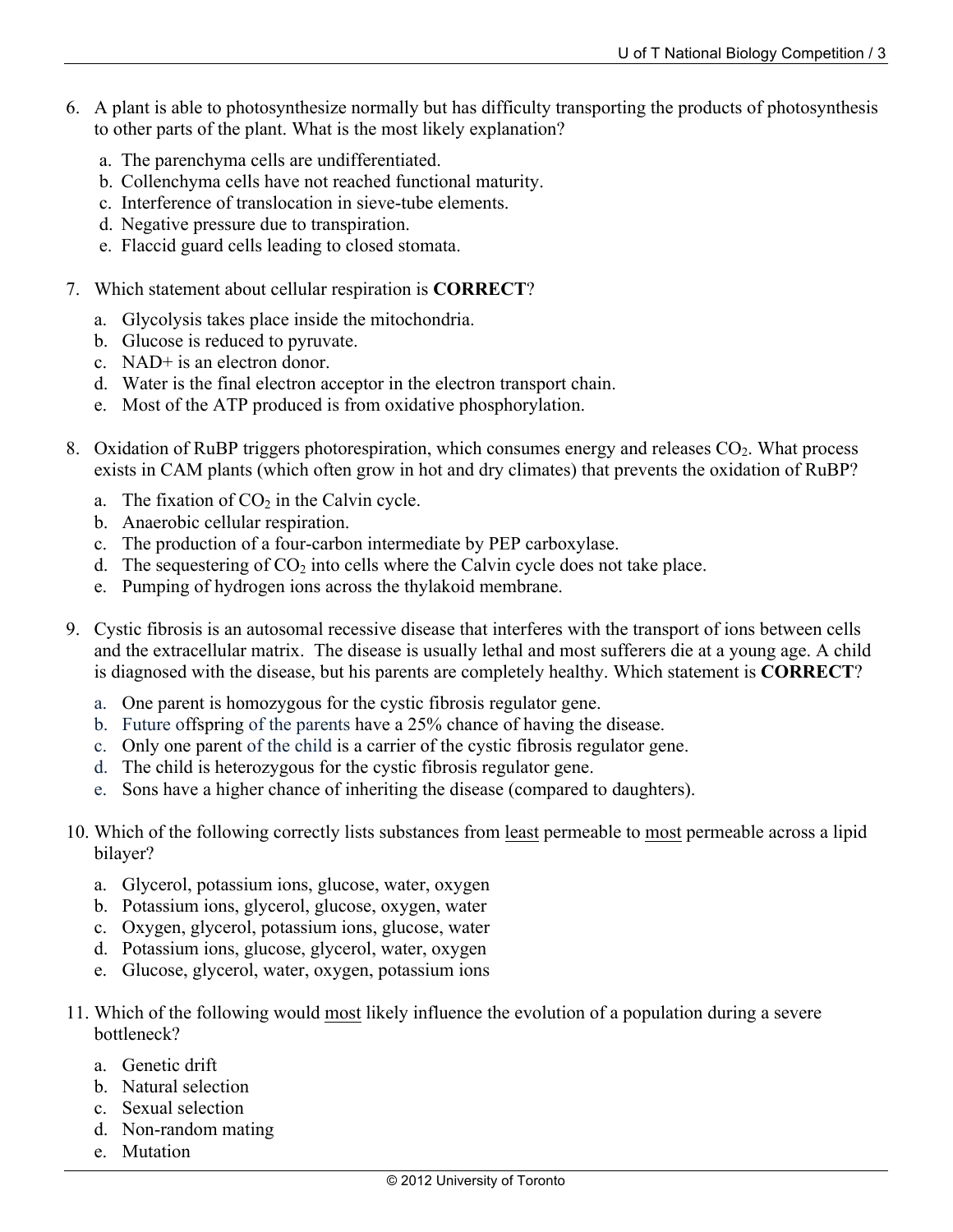- 12. Gene expression can be regulated at multiple stages during the synthesis of a protein. How do microRNAs (miRNAs) influence the expression of a gene?
	- a. Block translation by binding to a complementary mRNA molecule.
	- b. Cause repressor proteins to bind to the operator.
	- c. Interfere with RNA splicing post-transcription.
	- d. Prevent RNA polymerase from binding with the transcription initiation complex.
	- e. Block the addition of a 5' cap and poly-A tail post-transcription.
- 13. Which domain does an organism belong to if it possesses the following characteristics?

| Nuclear envelope                     | N <sub>0</sub>               |
|--------------------------------------|------------------------------|
| Circular chromosome                  | Yes                          |
| Flagella present                     | Yes                          |
| Cell wall material                   | Varies, but no peptidoglycan |
| DNA associated with histone proteins | Yes                          |

- a. Bacteria
- b. Archaea
- c. Eukarya
- d. Bacteria or Archaea
- e. Archaea or Eukarya
- 14. Many different definitions of species, or species concepts, have been developed over the years to determine what constitutes a species. The most commonly used concept is termed the biological species concept. Why might an alternative species concept be more appropriate when working with asexual organisms?
	- a. Asexual organisms generally have a highly conserved morphology.
	- b. Reproductive isolation cannot be determined between asexual organisms.
	- c. Asexual organisms usually occupy very few niches.
	- d. Asexual organisms possess relatively few shared derived characters.
	- e. Mutations occur less frequently in asexual versus sexual organisms.
- 15. Which statement about translation is **CORRECT**?
	- a. Translation occurs within the nucleus of eukaryotes.
	- b. Ribosomes recognize and bind to codons in DNA to synthesize proteins.
	- c. In bacteria, ribosomes translate mRNA as it is synthesized by RNA polymerase.
	- d. Translation removes introns from RNA transcripts, leaving only exons in the final mRNA.
	- e. There is a different ribosome to recognize each unique codon.
- 16. I am found in eukaryotic cells. I assist in the movement of materials throughout the cell. Sometimes I also assist with movement of the entire cell. What am I?
	- a. Cell wall
	- b. Mitochondria
	- c. Cytoskeleton
	- d. Golgi apparatus
	- e. Peroxisome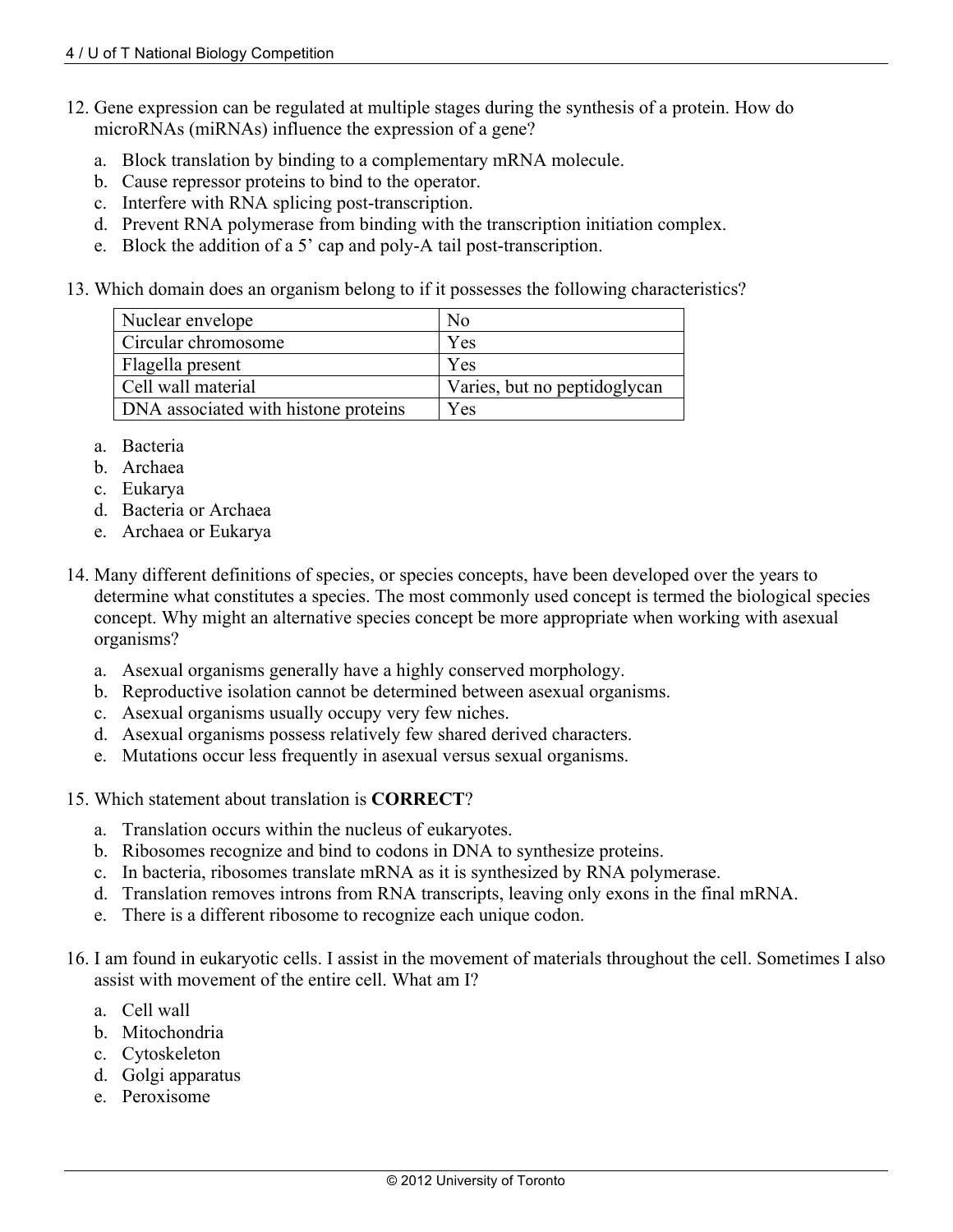- 17. Which statement best explains why herbivores possess longer digestive tracts than carnivores in vertebrates?
	- a. Most absorption occurs in the mouth and stomach in carnivores.
	- b. Herbivores store nutrients for longer periods of time.
	- c. Carnivores need to feed less frequently.
	- d. Plant tissue is more difficult to digest than animal tissue.
	- e. The digestive system in herbivores is less acidic.
- 18. Which process occurs in both the mitochondrial inner membrane and the thylakoid membrane?
	- a. Pumping of hydrogen ions across the membrane to create an electrochemical gradient.
	- b. The oxidation of food molecules to supply electrons to the electron transport chain.
	- c. The extraction of electrons from water, which are donated to the electron transport chain.
	- d. The reduction of carbon dioxide by the Calvin cycle.
	- e. The fermentation of pyruvate which regenerates NAD<sup>+</sup>.
- 19. Which statement about an open circulatory system is **CORRECT**?
	- a. Delivery of  $O_2$  can be directed to tissues that have a higher demand.
	- b. Molecules being exchanged (e.g.,  $O_2$  or  $CO_2$ ) do not have to diffuse across the wall of a blood vessel.
	- c. Open systems generate a higher flow rate than closed systems.
	- d. Open systems do not contain a heart; they rely solely on body movements to circulate blood.
	- e. Hemolymph does not contain oxygen-binding molecules.
- 20. Within an ecosystem, which of the following best explains why organisms from higher trophic levels typically account for less biomass than those from lower trophic levels?
	- a. Higher predation on secondary consumers
	- b. Increased competition between tertiary consumers
	- c. Low fecundity of quaternary consumers
	- d. Increased biomass of primary consumers
	- e. Inefficient energy transfer between producers and their consumers
- 21. If non-disjunction occurs between one set of homologous chromosomes during metaphase I of meiosis, what will be the n value of the daughter cells?
	- a. All cells are n+1
	- b. One cell is n+1, two cells are n, one cell is n-1
	- c. All cells are n
	- d. Two cells are n, two cells are n+1
	- e. Two cells are n+1, two cells are n-1
- 22. Which factor poses the greatest threat to the loss of biodiversity in the open ocean marine ecosystems?
	- a. Habitat loss
	- b. Introduction of alien species
	- c. Overexploitation by humans
	- d. Pollution
	- e. Habitat fragmentation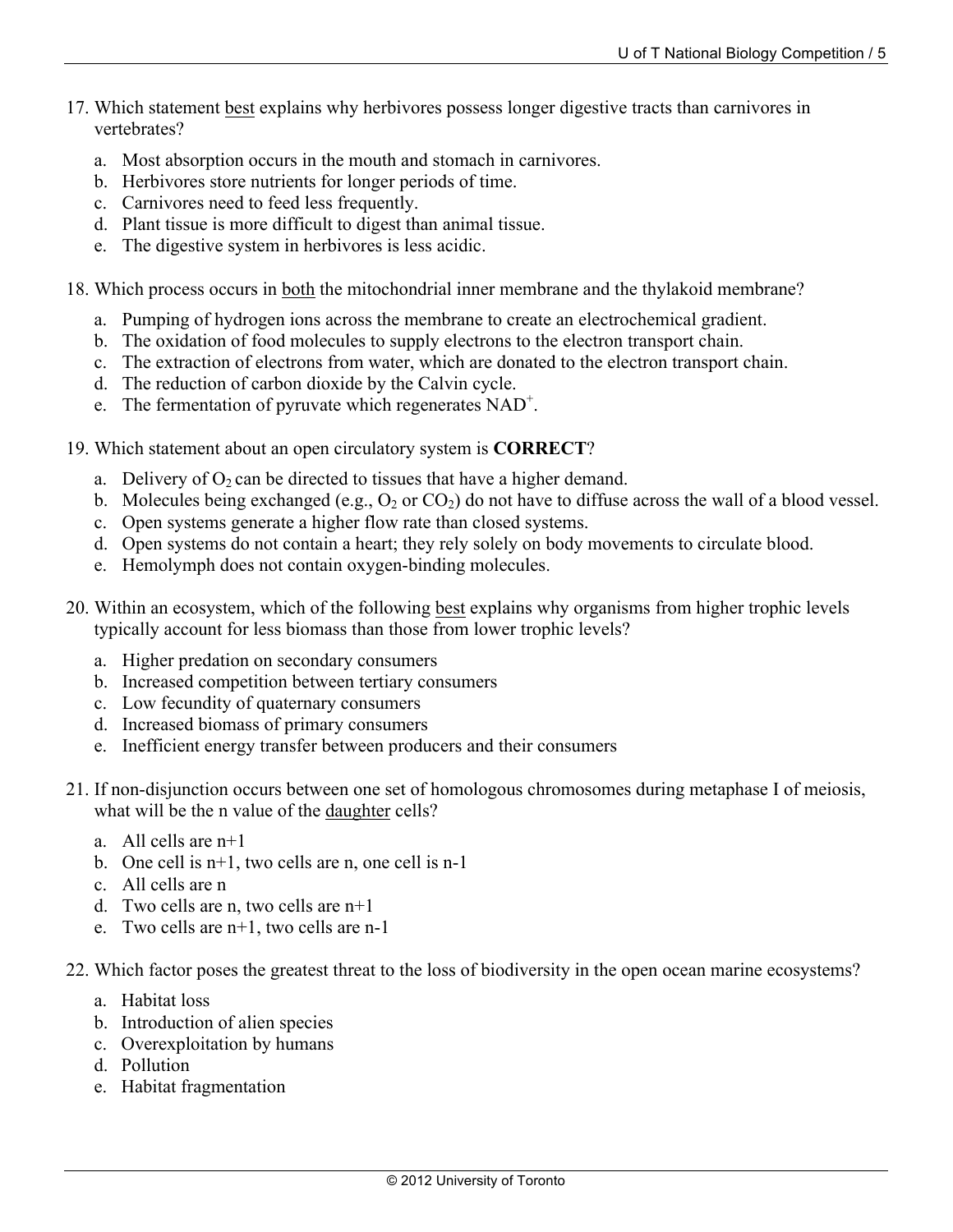- 23. An enzyme catalyzes a reaction to convert substance X into substance Y. ATP is required for the enzyme to perform the  $X \rightarrow Y$  reaction. There are two ATP-binding sites on this enzyme: the first site is where ATP binds to catalyze the  $X \rightarrow Y$  reaction. However, if ATP levels are high ATP will bind to the second site, causing a conformational change in the enzyme. Based on this information, which statement is **CORRECT**?
	- a. When ATP levels are high the reaction is reversed.
	- b. In this case, ATP is acting as an allosteric regulator.
	- c. ATP is always an inhibitor of the reaction.
	- d. ATP competitively inhibits the substrate X from binding to the enzyme.
	- e. The reaction occurs at a faster rate when ATP levels are high.
- 24. Which of the following is **NOT** part of an amino acid?
	- a. An ester component
	- b. A carboxyl group
	- c. An alpha carbon
	- d. A R-group
	- e. A hydrogen atom
- 25. Osmosis is necessary to balance the concentration of water and ions in cells. Which statement about fish and osmosis is **CORRECT**?
	- a. Marine fish are able to maintain their internal salinity so it is always equal to the surrounding sea.
	- b. Marine fish uptake salt ions from their gills.
	- c. Freshwater fish excrete urine that is highly concentrated with electrolytes.
	- d. Marine fish actively drink seawater to replace water lost through gills.
	- e. Freshwater fish excrete ions from gills.
- 26. You are interested in using molecular cloning techniques to isolate a specific fragment of DNA from a shark species. A fragment gets successfully inserted into a plasmid, but no copies of the target fragment are produced when used to transform bacterial cells. Which of the following is a most likely explanation for this phenomenon?
	- a. The restriction site in the plasmid was not cleaved.
	- b. Bacteria cells did not take up the recombinant plasmid.
	- c. A non-sense mutation which eliminates translation occurred in the middle of the inserted fragment.
	- d. DNA ligase failed to seal the recombinant DNA into the plasmid.
	- e. Only non-target restriction sites were incorporated into the plasmid.
- 27. The illustration at right depicts a portion of a polymerization reaction. Which type of molecule is produced by this reaction?
	- a. DNA
	- b. RNA
	- c. Starch
	- d. Cellulose
	- e. Polypeptide

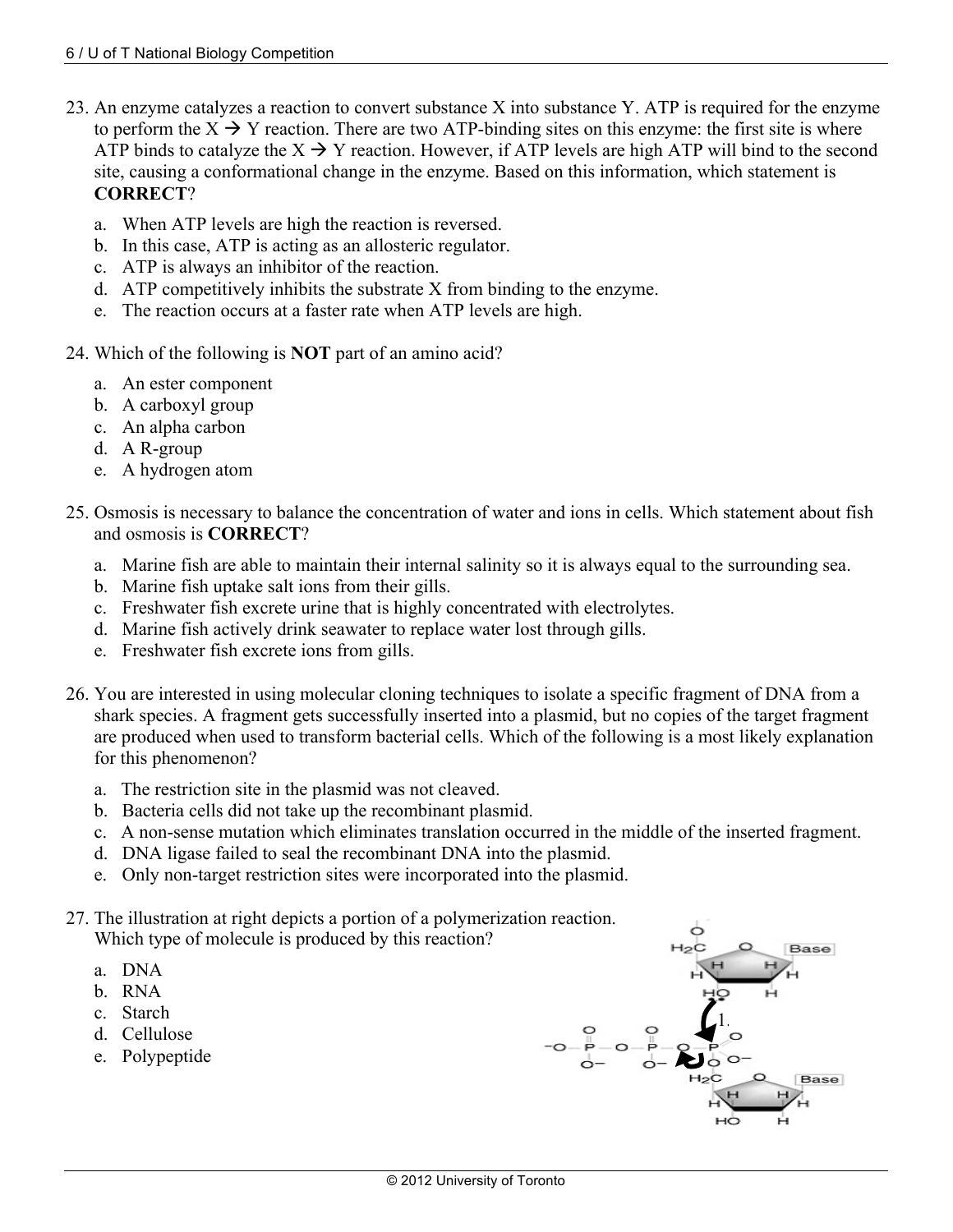- 28. Lemurs, chimpanzees, and humans all belong to the same order. What other, higher taxonomic levels do they have in common?
	- a. Family, class, phylum
	- b. Kingdom, genus, species
	- c. Class, phylum, kingdom
	- d. Kingdom, phylum, species
	- e. Class, phylum, species
- 29. You are training for a long-distance race and decide to follow a carbohydrate-rich diet to enhance your performance. Why does a carbohydrate-rich diet help enhance performance compared to a diet high in proteins or fats?
	- a. It provides more total energy, as carbohydrates contain more chemical energy per gram than fatty acids.
	- b. It increases glycogen stored in muscles and the liver, which are easily converted to glucose.
	- c. It increases the efficiency of oxygen transportation to muscle tissue.
	- d. It increases sucrose storage in muscle tissue which is used for ATP production.
	- e. It increases the amount of ATP in the blood which can be delivered to muscle tissues.
- 30. A potted plant is placed under increased light intensity for several minutes. What are the most likely effects of increased light intensity?
	- i. Increased transpiration
	- ii. Increased water movement from roots to leaves
	- iii. Increased xylem tension
	- iv. Increased osmosis of water from xylem to roots
	- a. i only
	- b. ii only
	- c. iii and iv
	- d. i, ii, and iii
	- e. i, iii, and iv
- 31. You are conducting a study on the genetics of a population of diploid individuals. You amplify a gene using polymerase chain reaction (PCR) and examine the products using gel electrophoresis. Which statement is **CORRECT**? (The "origin" is at the top of the gel.)
	- a. Individuals 2, 5 and 8 possess the smallest allele.
	- b. Most of the population is heterozygous.
	- c. Individuals 1 and 5 could be the parents of individual 4.
	- d. Individual 3 possesses the most common allele.
	- e. The frequency of allele A is 0.2.

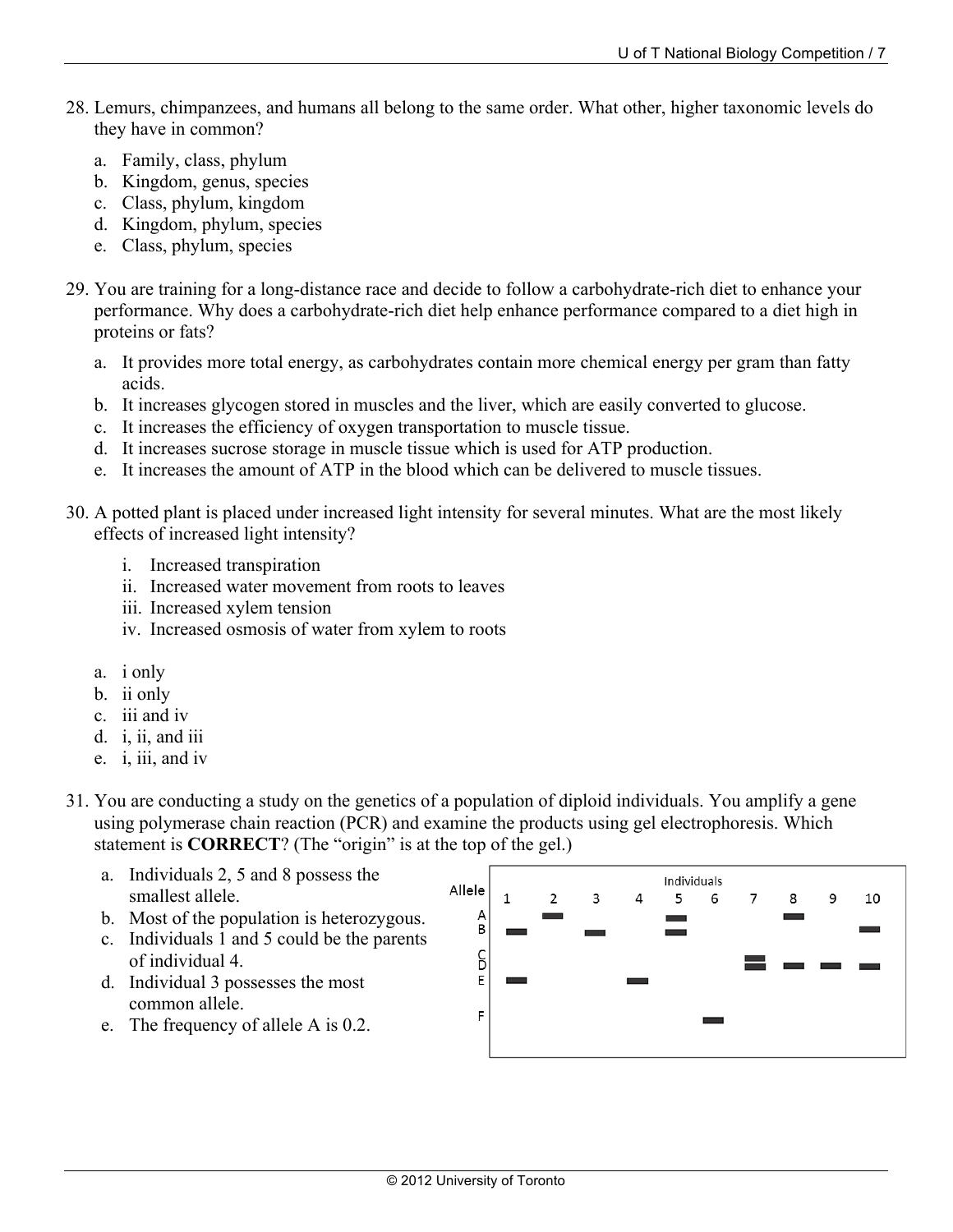- 32. Which statement about genetic drift is **CORRECT**?
	- a. Genetic drift is undirected.
	- b. Genetic drift is a change in allele frequencies of an individual as a result of mutations.
	- c. Genetic drift improves the fitness of an individual.
	- d. Genetic drift is the result of natural selection.
	- e. Genetic drift is not caused by immigration of individuals into a new area.
- 33. A scientist creates a liposome (an artificially prepared vesicle made of a lipid bilayer) that contains an internal solute concentration of 0.1 M. The solute cannot diffuse through the membrane, and there are no transporters present in the membrane. You place the liposome in a solution that contains the same solute but at a concentration of 0.2 M. Which statement correctly describes what will happen to the liposome and the surrounding solution?
	- a. The liposome will swell and the surrounding solution will become hypotonic.
	- b. The liposome remains the same and the surrounding solution remains hypertonic.
	- c. The liposome shrinks and the surrounding solution becomes hypotonic.
	- d. The liposome will shrink and the surrounding solution will become isotonic.
	- e. The liposome remains the same and the surrounding solution becomes isotonic.
- 34. Which statement about the two hypothetical population curves (A. and B.) below is **CORRECT**?
	- a. Population B follows an exponential growth model.
	- b. Population A has reached its carrying capacity (*K*).
	- c. Resources are limited at Time 0 for Population A.
	- d.  $r < 0$  for Population A.
	- e.  $K N \approx 0$  at time 1 for Population B.



- 35. You are interested in studying inheritance patterns in a population of rattlesnakes. The two traits you are interested in are pattern shape and pattern colour. Pattern shape can either be round or diamond and colour can be red or black. You are able to determine that shape is determined by the *A* gene while colour is determined by the *B* gene. You also determined that diamond and black are dominant traits. You cross a snake expressing a black diamond pattern with a snake expressing a red round pattern. The snake possessing the black diamond pattern is heterozygous for both genes. What proportion of individuals in the  $F_1$  generation will have a round black pattern?
	- a.  $1/4$
	- b. 1/8
	- c.  $1/16$
	- d. 3/4
	- e. 2/3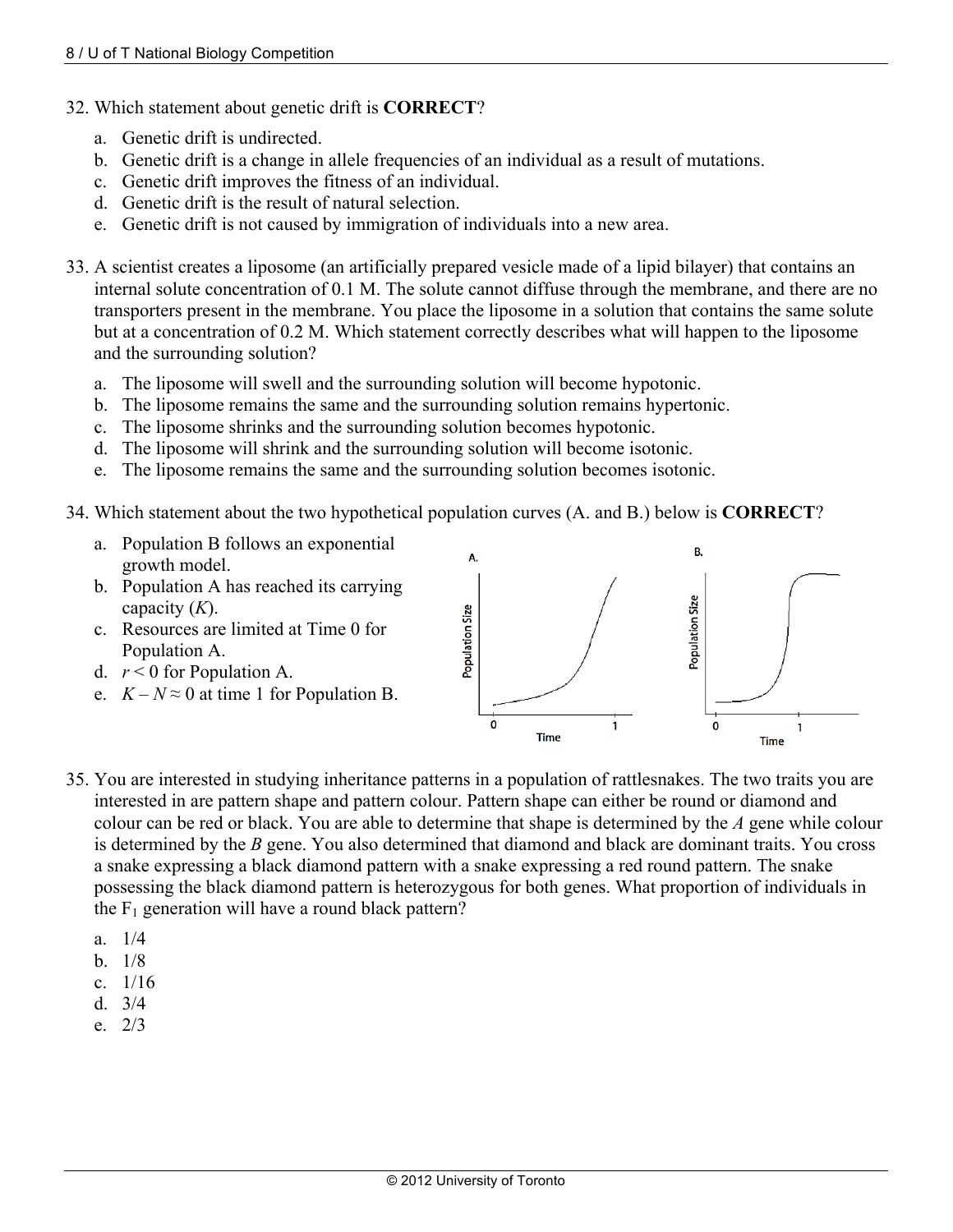- 36. In the past several years there has been an increase in the amount of research that investigates non-genetic factors that affect gene expression. Which category of research is this?
	- a. Proteomics
	- b. Metabolomics
	- c. Genomics
	- d. Pharmacogenomics
	- e. Epigenetics
- 37. In what stage in the mitotic cell cycle do the sister chromatids part and move to opposite ends of the cell?
	- a. Prophase
	- b. Metaphase
	- c. Anaphase
	- d. Telophase
	- e. Interphase
- 38. Which statement about cytokinesis is **CORRECT**?
	- a. Cytokinesis occurs during the  $G_2$  phase of the cell cycle.
	- b. To divide cytoplasm between two daughter cells a cleavage furrow forms in animal cells and a cell plate forms in plant cells.
	- c. The cell plate is formed by the deposition of phospholipids along a lignin backbone in the middle of the dividing cell.
	- d. When mitotic cytokinesis is complete there are more sister chromatids present in daughter cells compared to the parent cells.
	- e. Cytokinesis occurs twice within one cycle of mitosis.
- 39. Which statement about lipids is **CORRECT**?
	- a. Lipids form a bilayer that is impermeable to water.
	- b. Hydrocarbon chains are non-polar and do not form hydrogen bonds with water.
	- c. A glycerol-linked phosphate group creates a hydrophobic-head group in a phospholipid.
	- d. Hydrogen bonds along the hydrocarbon chain prevent interactions with water molecules.
	- e. Lipids containing unsaturated fatty acids are less permeable than lipids containing saturated fatty acids.
- 40. The human body responds quickly to a decrease in the partial pressure of oxygen  $(Po<sub>2</sub>)$  in the blood or an increase in the partial pressure of carbon dioxide  $(PCO<sub>2</sub>)$  in the blood. Which statement about how homeostasis regulates levels of  $O_2$  and  $CO_2$  in the blood is **CORRECT**?
	- a. A low  $PO<sub>2</sub>$  is detected by the pituitary gland which then releases hormones that stimulate an increase in breathing rate to restore blood  $O_2$  to normal levels.
	- b. A low  $PQ_2$  is detected by nerves within alveoli that stimulate increased diffusion of oxygen from the lungs into the blood.
	- c. A high PCO<sub>2</sub> causes blood pH to drop; specialized nerves detect the pH change and stimulate an increase in breathing rate to increase  $CO<sub>2</sub>$  removal from the blood.
	- d. A low PO<sub>2</sub> triggers a release of cortisol from the adrenal gland, which stimulates the diaphragm to contract more frequently, ultimately increasing oxygenation of the blood.
	- e. A high PCO<sub>2</sub> triggers more hemoglobin to be produced which increases the oxygen-carrying capacity of the blood.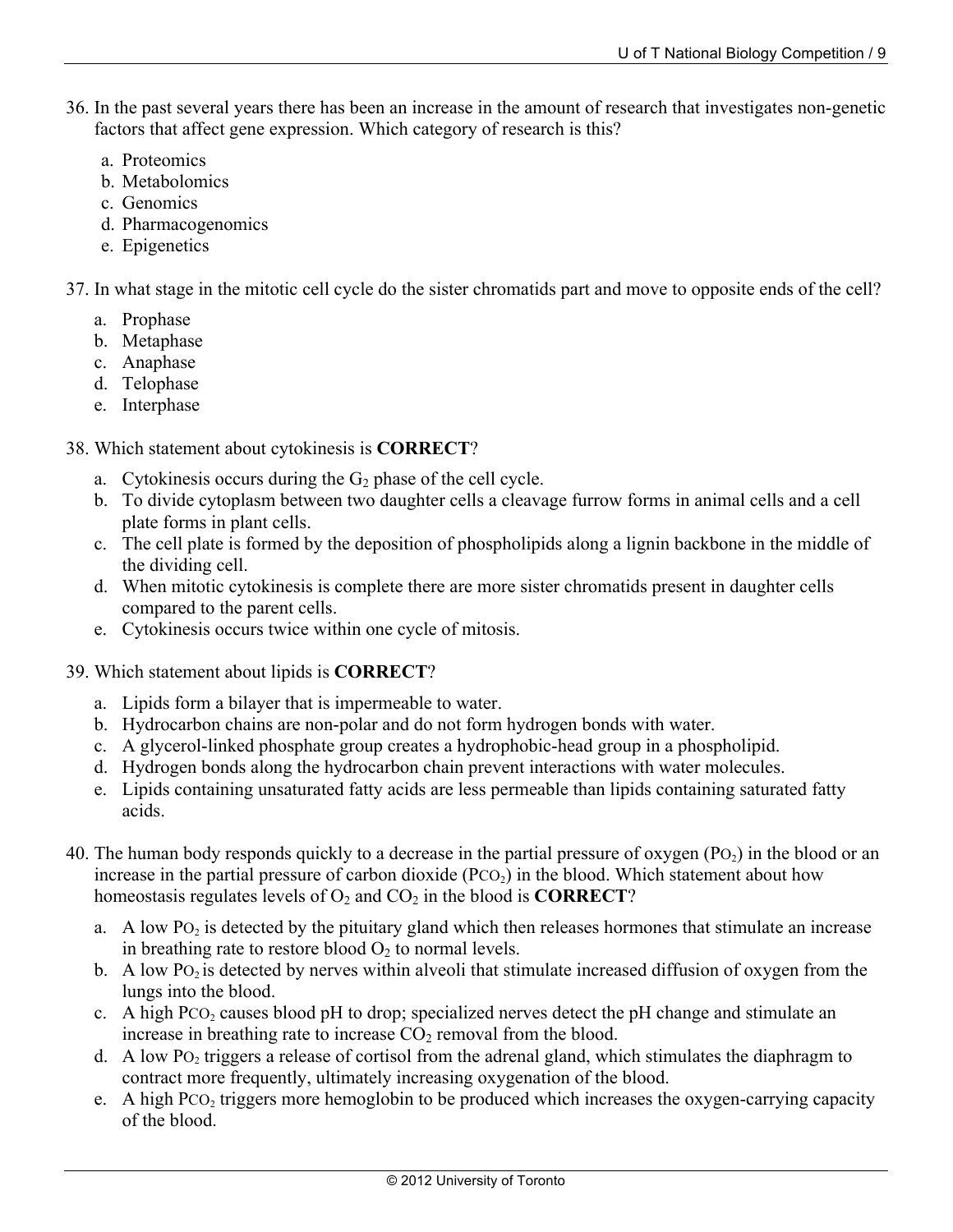41. A geneticist determines that a human disease is caused by a recessive mutation in an allele of a gene. The mutant allele contains a deletion of the thymine at position 25 of the gene. The gene is found on the X chromosome. Below is the DNA sequence for the coding region of the normal gene. If you know that UAA, UAG, and UGA are stop codons (and all other triplets code for an amino acid), which statement(s) about the consequences of this mutation is **CORRECT?**

Normal gene DNA: 5'- ATG TTA CGA GGT ATC GAA CTA GTT TGA ACT CCC ATA AAA - 3'

- i. The mutant protein contains four more amino acids than the normal protein.
- ii. The mutant protein contains one less amino acid than the normal protein.
- iii. Males are more likely to have the disease than females.
- a. i only
- b. i and ii
- c. iii only
- d. i and iii
- e. ii and iii

42. Which of the following is an example of artificial selection?

- a. A plant breeder crosses a diploid watermelon with a tetraploid watermelon, creating triploid watermelon offspring which are sterile and do not produce seeds (seedless watermelon).
- b. An antibiotic-resistant strain of *Tuberculosis* (TB) develops in a patient who is infected with TB and who is undergoing treatment with antibiotics.
- c. Populations of squirrels that reside only on one side of the Grand Canyon do not interbreed with squirrels that reside only on the opposite side of the canyon.
- d. A wolf and a dog mate, creating offspring that are wolf-dog hybrids.
- e. Female Zebra Finches preferentially choose males to mate with that have very colourful beaks, resulting in a higher percentage of offspring with very colourful beaks.
- 43. Based on the reaction shown in the graph below, which statement is **CORRECT**?
	- a. Energy is released by this reaction.
	- b. Energy must be added for the reaction to proceed.
	- c. An enzyme is required to catalyze this reaction.
	- d. The reaction would proceed more quickly at a lower temperature.
	- e. This reaction is irreversible.

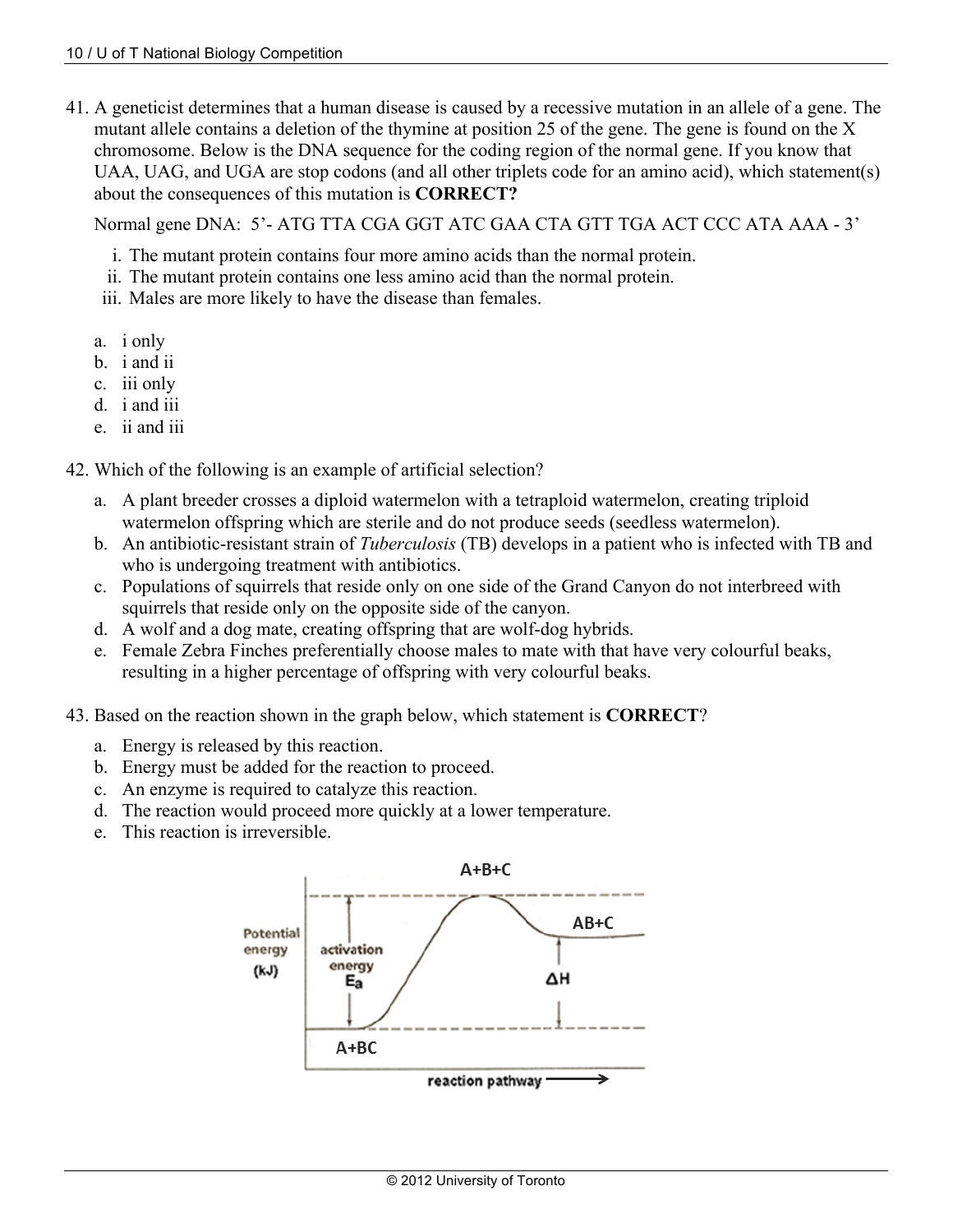- 44. Which statement(s) about oxygen transportation in human blood is **CORRECT**?
	- i. Oxygen releases from hemoglobin at a slower rate in cold temperatures compared to warm temperatures.
	- ii. About 15% of oxygen that enters the blood stream from the lungs is dissolved into blood plasma.
	- iii. Oxygen moves from regions of high  $PO<sub>2</sub>$  (partial pressure of oxygen) to regions of low oxygen potential.
	- a. i only
	- b. ii only
	- c. iii only
	- d. i and iii
	- e. ii and iii
- 45. Which of the following historical figures in biology is **NOT** correctly matched with their accomplishment?
	- a. Carolus Linnaeus binomial systems for naming organisms.
	- b. Charles Darwin evolution by natural selection.
	- c. Gregor Mendel laws of inheritance and independent assortment.
	- d. Jean-Baptiste de Lamarck inheritance of acquired characteristics.
	- e. Alfred Russell Wallace experiments on plant hybridization.
- 46. A toxin which is present in a commonly-used pesticide has been found to have properties that mimic hormones in humans. Experiments have revealed the following: (1) the toxin binds to a receptor within cells, and (2) the toxin inhibits the release of luteinizing hormone. Based on these results, which statement about the toxin and its potential effects on humans is most likely to be **CORRECT**?
	- a. It is a polypeptide; it could cause increased fertility.
	- b. It is a second-messenger compound; it could cause increased estradiol levels.
	- c. It is amino acid-derived; it could cause elevated glucose levels in the blood.
	- d. It is lipid soluble; it could cause impaired ovulation.
	- e. It is a steroid; it could cause increased cortisol levels.
- 47. Which statement about action potentials is **CORRECT**?
	- a. During an action potential  $Na<sup>+</sup>$  ions rush out of the neuron.
	- b. Action potentials are generated in dendrites.
	- c.  $Ca^{2+}$  ions are involved in repolarization of the membrane.
	- d. If the membrane becomes hyperpolarized compared to the resting membrane potential, an action potential will occur.
	- e. The degeneration of myelination along an axon reduces the speed at which action potentials are transmitted.